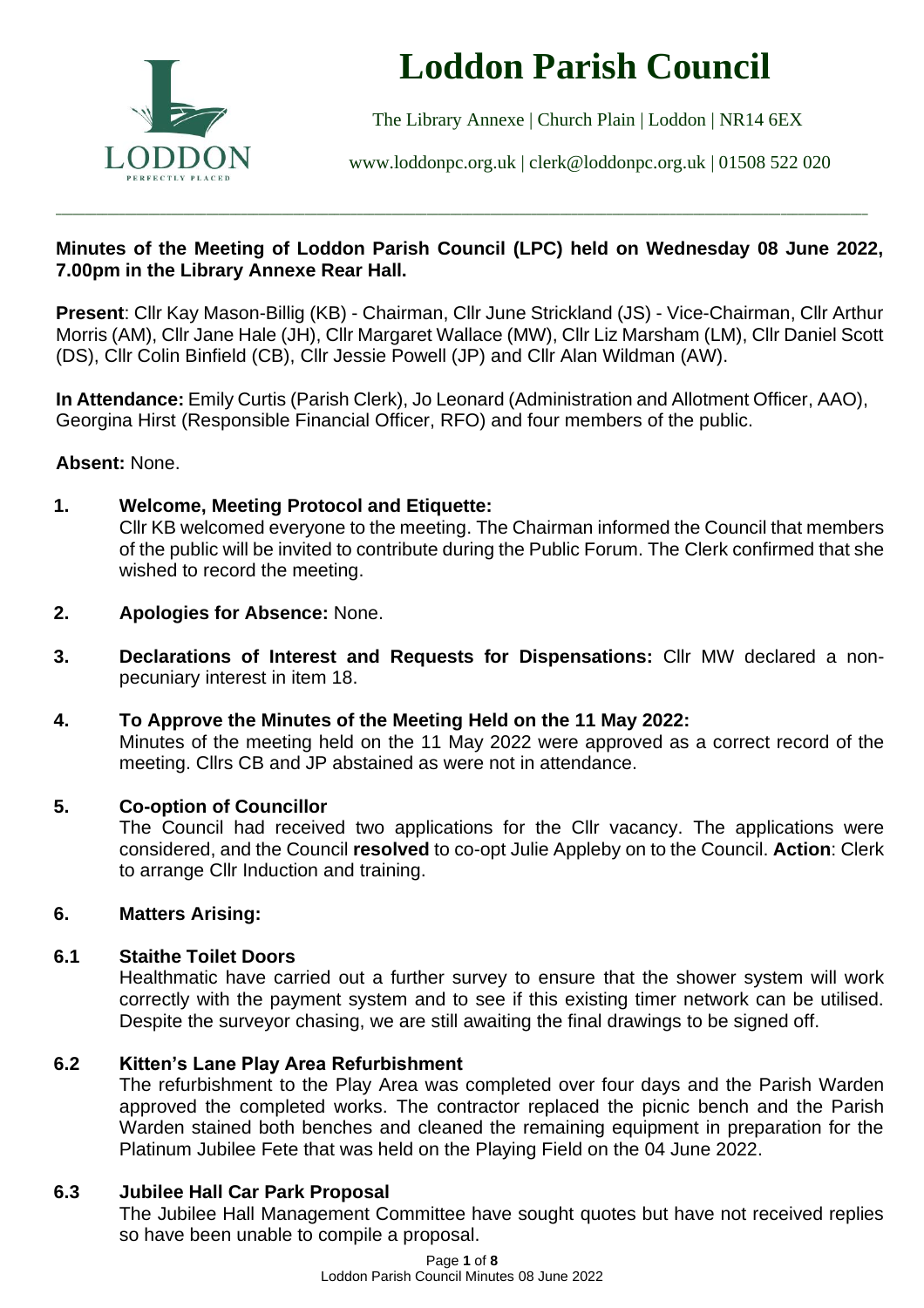# **7. To receive reports from County and District Councillors in attendance and Public Forum:**

# **7.1 Report from District Councillor Jeremy Rowe (written by Jeremy Rowe)**

As previously mentioned, we're making good progress in our work with Loddon and Chedgrave Parish Councils to put together an Emergency Plan for our neighbourhoods, to ensure that help is available to every household; please let me know if you might be interested in becoming one of the team of community wardens, who will have a very important role to play if an emergency does occur.

As mentioned last month, each District Councillor has a members' grant of £1000 for local causes – I've now allocated £600 of this; please let me know if part of this could help your group and, as always, if you, or someone over-60 that you know, would like some help and maybe just some friendship, please phone ChetChat on 07876050110.

I'm delighted to confirm that my next surgery will be 2-3pm Saturday 25 June; please drop in if I can help with anything, or just to say hello!

Please ring me anytime on 07733323581 if I can help you, as many people do. Thank you.

# **7.2 Report from District/County Councillor Kay Mason-Billig**

Cllr KB has contacted Norfolk County Council (NCC) regarding the trees on the new roundabout and NCC currently have no details of this planting scheme. NCC are waiting to receive the design for Phase 2 of the roadworks which will include a crossing point on George Lane. The replacement Oak Tree is still outstanding.

Cllr KB has investigated Filbert Road Play Area and confirmed it is SNC's responsibility and has reported the anti-social behaviour.

Potholes on the path between Garden Court/Bridge Street have been investigated but it has been confirmed that this land is in private ownership. The Council will write to Young's Landlord asking for the repairs to be actioned.

South Norfolk Council (SNC) are launching Treasure Trails, and these are available to download; [www.southnorfolkandbroadland.gov.uk/communities/south-norfolks-queens](http://www.southnorfolkandbroadland.gov.uk/communities/south-norfolks-queens-treasure-trail)[treasure-trail.](http://www.southnorfolkandbroadland.gov.uk/communities/south-norfolks-queens-treasure-trail)

Cllr KB has a meeting organised with SNC to discuss the revamp of Loddon Town Centre and will bring forward any proposals to a future Parish Council meeting.

SNC are moving to a carbon neutral building (the Horizon Centre) at the end of 2022 which will save £750,000 in annual running costs. An outreach office in the Diss area and a mobile outreach will be provided.

# **7.3 Public Forum**

A member of the public reported that they have contacted Halsbury Homes regarding the dead Oak Tree that Halsbury have yet to replace.

A member of the public thanked the Council for arranging the Platinum Jubilee Fete, it was a great success.

A member of the public mentioned the South Yare Wildlife event that was planned on the 21 August at the Jubilee Hall and Playing Field and asked if the Council could support it. **Action**: Clerk to send small grants info.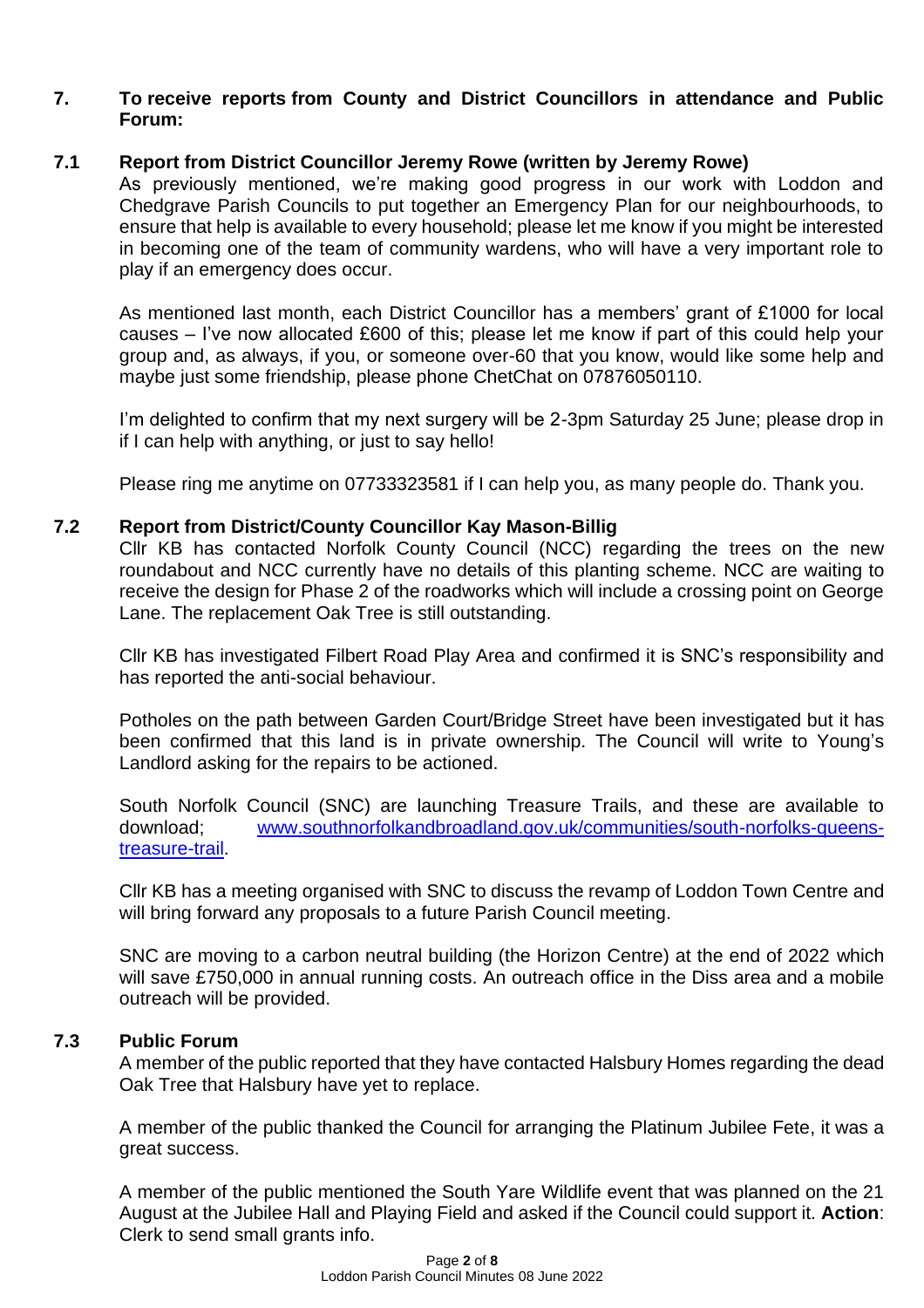# **8. Reports from Council**

# **8.1 Chairman's Report**

Nothing to add.

# **8.2 Parish Councillors' Reports**

Cllr DS mentioned that he is standing for co-option at Chedgrave Parish Council.

Cllr JS mentioned that parishioners have requested that food waste (compostable) collection should be collected separately. Cllr KB replied that SNC have investigated and are waiting to see if the Government legislate for a mandatory service, so that grant funding can be obtained to set this up and any new service would comply.

Cllr JH informed the Council that the Jubilee Hall has a meeting on Monday and have recently put new lighting in the hall, are planning new fire doors and french windows and are trying to obtain a grant to install a disabled WC.

Cllr JP reported that there is dog fouling not been cleared up on Cannell Road near the crossing with the A146 and a parishioner has requested a dog foul bin. **Action**: Parish Warden to investigate if SNC vehicle can attend the bin.

# **8.3 Clerk's Report** *(circulated to Cllrs prior to the meeting)*

#### **Facilities**

TPI Security have attended and installed remote access for the Staithe CCTV. The Clerk is investigating a 'guest network' for the Staithe Wi-Fi. More details to follow.

Hags UK completed the refurbishment of Kitten's Lane Play Area. The contractors were excellent and were able to advise the Parish Warden of required future repairs. The new picnic bench has also been installed.

The Parish Warden is pushing ahead with obtaining quotes and overseeing repairs to parish facilities, particularly to the Staithe Toilets. The shower token box was vandalised, the shower has required replacement as it had reached the end of its lifespan and the macerator in the disabled toilet was blocked with kitchen roll. The plumber is sourcing a new heavy-duty macerator with the intention of installing it asap as the disabled toilet cannot open whilst the macerator is not working.

The new Annexe gates were installed this week and have improved the security and aesthetics of the building.

The Annexe Office and Hall had their annual gas safety check, and unfortunately the old hall heater was condemned. Quotes will be presented once obtained.

Both the vehicle barriers on the Playing Field were repaired before the fete. Loddon Tennis Club officially launched on the 06 June 2022 and membership and coaching has now commenced.

# **Staff & Cllrs**

The Platinum Jubilee Fete was a great success, thanks to Cllrs Powell and Marsham for their dedication and perseverance to ensure the event ran smoothly, and to the Cllrs who supported them. Thanks to LPC's staff for all their hard work, especially on the day itself.

The Admin and Allotment Officer has just completed one very successful year at the Council.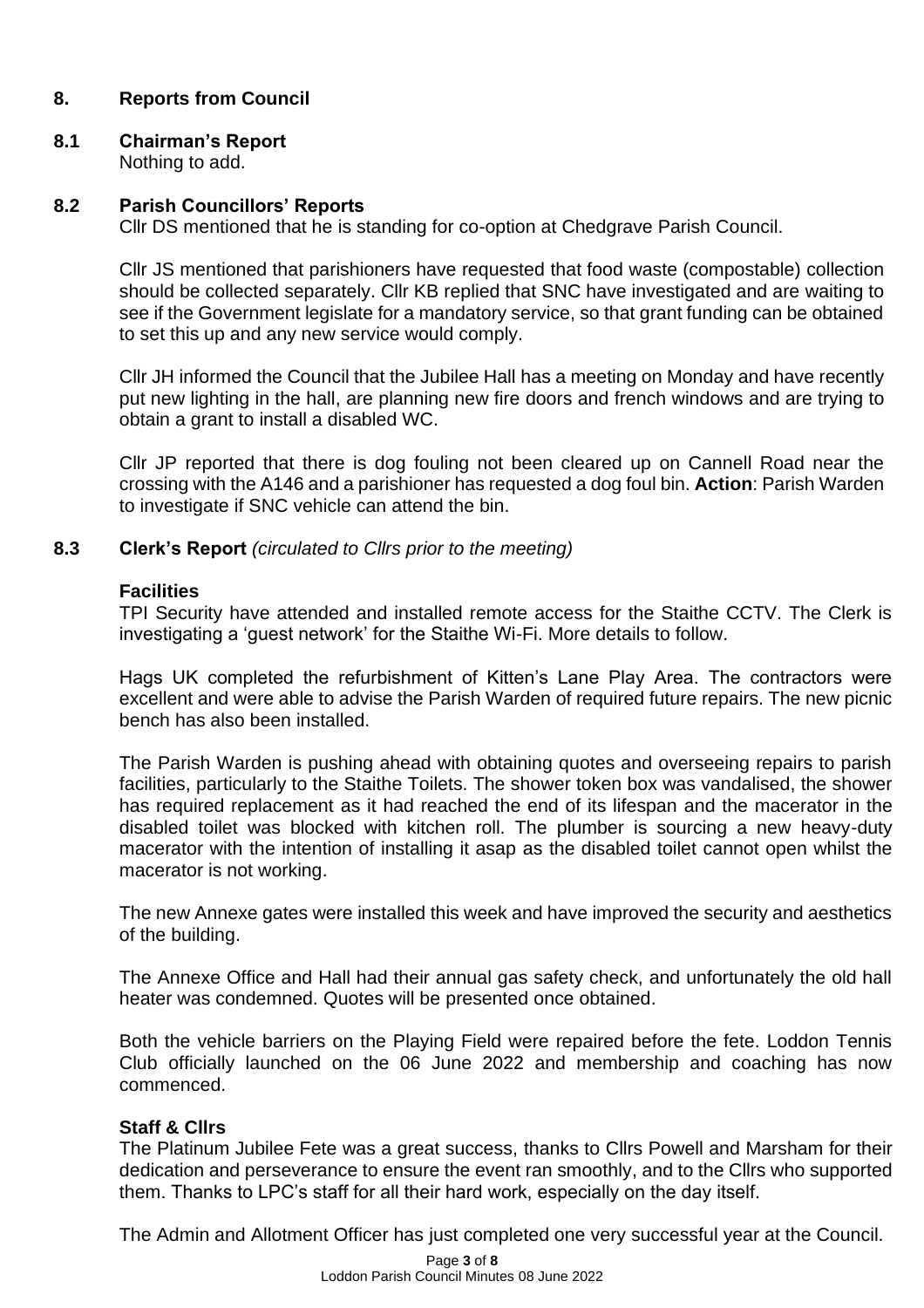# **8.4 Admin and Allotments Officer's Report** *(circulated to Cllrs prior to the meeting)* Three plots have been allocated to new tenants.

I am still waiting for the contractor to complete the ditch clearance at the front of site and still hoping it will go ahead as soon as possible.

I have sought 3 quotes to replace the shed, but only managed to secure 2. Contractor A recommends a concrete base and has quoted £919.20 plus the cost of the shed. Contractor B recommends slabs laid on a prepared sand base and has quoted £850 to include a 6X6 metal shed. Recommendation: Contractor B offers best value, I feel a concrete base is unnecessary, a slab base is more than adequate.

I continue to monitor the standards at the Allotment Gardens and communicate regularly with the holders.

#### **8.5 Parish Warden Report**

Key areas of focus since May Council meeting:

• Responded to vandalism of Shower token box, effected temporary repairs, identified and ordered replacement parts.

• Sourced fittings and rehung vandalised door on Staithe male toilet.

• Repaired holes in Tennis court fencing and removed broken glass from courts following spate of vandalism.

• Responded to 'call out' to make good broken glass hazard following damage in Disabled WC at Staithe.

• Litter picking on Jubilee field and Skate Park required frequently to address a high level of littering being experienced.

• Supervised Contracted repair works, monitoring safe systems of work at Kittens Lane playground.

• Sanded and painted benches and cleaned play equipment at Kittens Lane.

• Continued to address outstanding RoSPa defects at Kittens Lane playground alongside routine maintenance tasks (repegging mats, securing climbing wall holds, replacing bolts on Basket swing etc.)

• Surveyed potential Jubilee fete equipment from Annex sheds.

• Arranged electrical contractor for fixed wire testing and fitting of additional Fused spurs to support introduction of door payment system at Staithe toilets.

• Liaised with Window repair contractor to finalise insurance claim for Staithe toilets vehicle damage

• Facilitated Plusnet install of Internet at Staithe toilets.

• Supported Staithe bridge meeting with SNC and Loddon PC.

• Supported Events committee with erection of Jubilee fete banners.

• Routine inspections of; Kittens Lane and Broadlands Playgrounds, Broadlands public opens space, Local Footpaths, War Memorial, and Pyes Mill completed.

• Routine for Legionella temperature control readings established.

• Developed Contract specification and Scope of work to support establishment of plumbing services contract.

• Responded to out of hours call to fit replacement lock on Staithe Toilet door.

• Cleaned all Parish CCTV Cameras.

The Council discussed the possibility of the making the community aware of the vandalism and litter and requested that reports of the damage be added to Facebook, and Cllr JP suggested using a poll. Also, a reminder that CCTV is in operation. **Action:** Clerk.

# **9. Finance Report**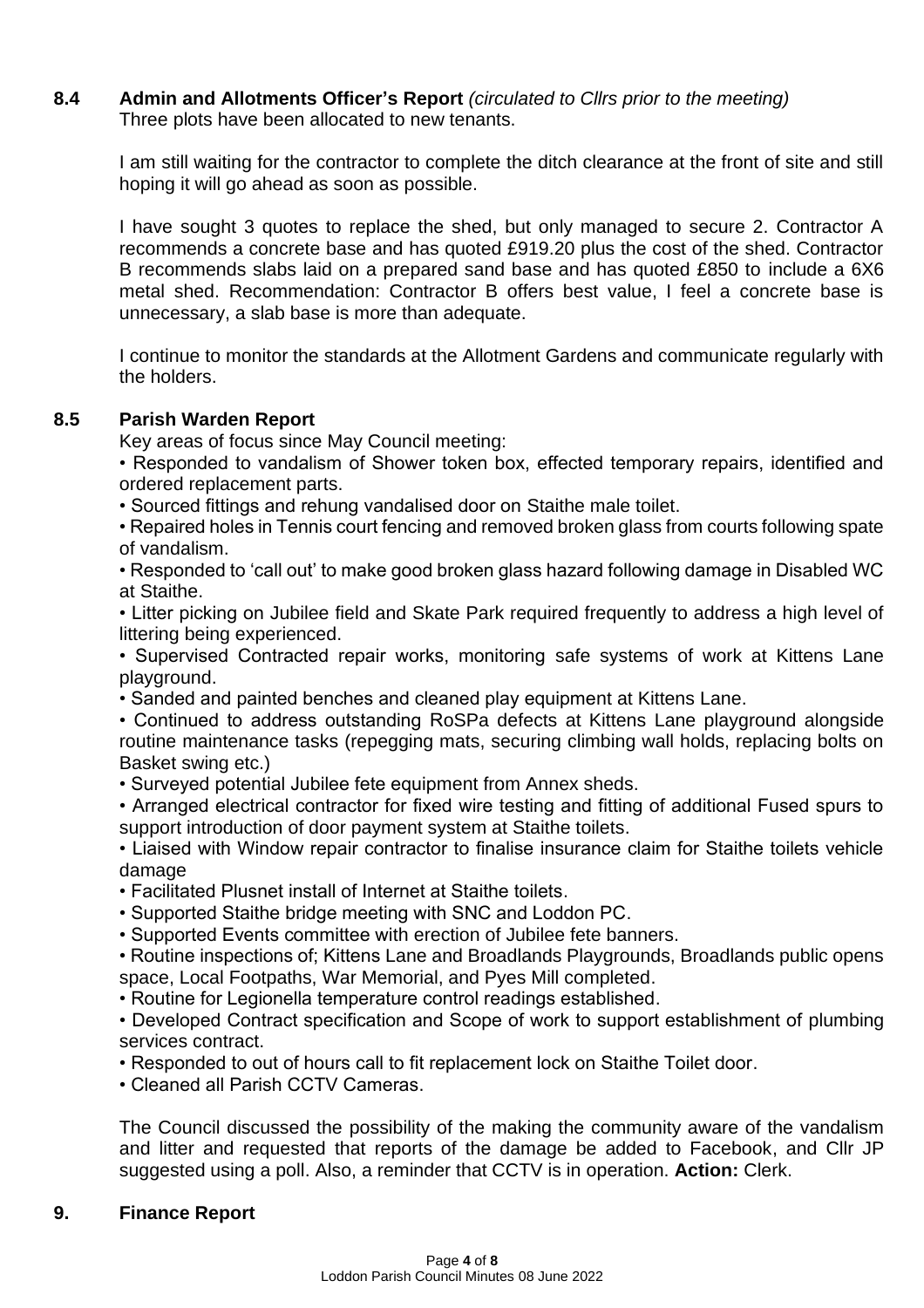# **9.1 Annual Accounts 2021-2022**

It was **resolved** to approve the Annual Accounts 2021-2022. Cllr DS mentioned the cost of the streetlights, and the RFO replied that the supplier will be sending out rectified bills and a new deal would need to be organised in good time for the renewal in October 2022.

# **9.2 Statement of Internal Control for 2021-2022**

It was **resolved** to approve the Statement of Internal Control 2021-2022.

# **9.3 Internal Audit Report for the Year Ended 31 March 2022**

The Internal Audit Report was circulated, and the contents noted.

#### **9.4 Annual Governance Statement 2021-2022**

The Annual Governance Statement 2021-2022 was considered and approved and signed by Cllr KB and the Clerk.

#### **9.5 Accounting Statement 2021/2022**

The Accounting Statement 2021-2022 was considered and approved and signed by Cllr KB.

# **9.6 Notification of Commencement of Dates for the Exercise of Public Rights**

The Notice of Public Rights and Publication of Unaudited Annual Governance & Accountability Return was circulated in advance to Cllrs. The dates for inspection of the accounts are the External Auditor's suggested dates of Monday 13 June 2022 to Friday 22 July 2022. As required this period is 30 working days and covers the first 10 working days of July. The notice will be placed on the LPC website and Church Plain noticeboard on Thursday 09 June 2022, prior to the inspection period commencing. The 2021-2022 Annual Internal Audit Report and AGAR sections 1 and 2 will be placed on the website at the same time.

# **9.7 Accounts for Payment in Accordance with the Budget**

The RFO presented the list of payments, and it was **resolved** to approve this list of payments. **Action:** RFO.

| Date       | Payee                           | Item                                     | Payment<br>Method | Amount / $E$ |
|------------|---------------------------------|------------------------------------------|-------------------|--------------|
| 13/05/2022 | EE                              | Parish Warden<br>mobile                  | DD                | 20.98        |
| 13/05/2022 | <b>British Gas</b>              | <b>Office Gas</b>                        | DD                | 114.71       |
| 14/05/2022 | <b>PHS</b>                      | <b>Sanitary Contract</b>                 | DD                | 787.07       |
| 16/05/2022 | <b>Plusnet</b>                  | Staithe Wi-Fi                            | DD                | 2.63         |
| 19/05/2022 | Plusnet                         | Phone & Broadband                        | DD                | 41.63        |
| 21/05/2022 | <b>SSE Southern Electric</b>    | <b>Streetlights Electricity</b>          | DD                | 497.98       |
| 26/05/2022 | <b>British Gas</b>              | <b>Office Electricity</b>                | DD                | 39.63        |
| 05/06/2022 | South Norfolk Council           | <b>Office Rates</b>                      | DD                | 434.00       |
| 08/06/2022 | intY Ltd                        | 2 x Office 365                           | DD                | 22.56        |
| 08/06/2022 | <b>HM Revenue &amp; Customs</b> | Tax & NI - June 2022                     | 300049            | 746.09       |
| 08/06/2022 | The Church in Loddon            | <b>Church Grant</b>                      | 300050            | 660.00       |
| 08/06/2022 | Cozens                          | Streetlight<br>maintenance April<br>2022 | <b>BACS</b>       | 36.00        |
| 08/06/2022 | <b>Top2Bottom Cleaners</b>      | Cleaning & security<br><b>March 2022</b> | <b>BACS</b>       | 1,557.98     |
| 08/06/2022 | <b>Target Trees</b>             | Tree safety survey<br>maintenance        | <b>BACS</b>       | 5,400.00     |
| 08/06/2022 | <b>Adept IT Solutions</b>       | <b>IT Support</b>                        | <b>BACS</b>       | 62.28        |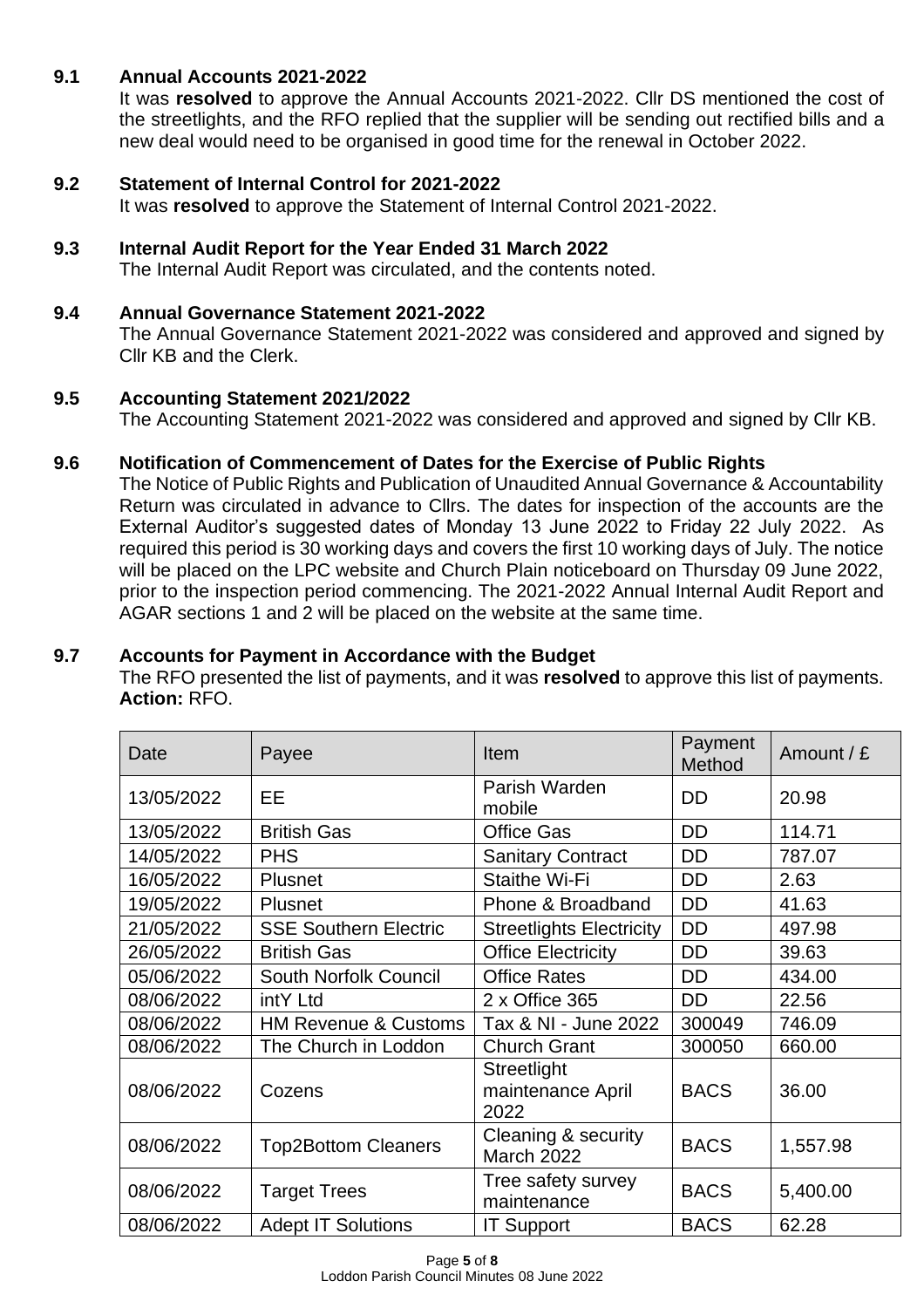| 08/06/2022            | T Reed - Tom's Trees          | Trim hedges 2 x<br><b>MRCs &amp; PF George</b><br>Lane | <b>BACS</b> | 650.00    |
|-----------------------|-------------------------------|--------------------------------------------------------|-------------|-----------|
| 08/06/2022            | Glasdon                       | 2 x waste bins                                         | <b>BACS</b> | 408.11    |
| 08/06/2022            | <b>HAGS-SMP Ltd</b>           | <b>Kittens Lane Play</b><br>Area renewal works         | <b>BACS</b> | 13,273.11 |
| 08/06/2022            | Westcotec                     | <b>SAM2</b> brackets                                   | <b>BACS</b> | 133.80    |
| 08/06/2022            | Sonya Blythe                  | <b>Internal Audit</b>                                  | <b>BACS</b> | 150.00    |
| 08/06/2022            | Roberts & Son                 | Signage and printing                                   | <b>BACS</b> | 544.80    |
| 08/06/2022            | Viking                        | Stationery and paper                                   | <b>BACS</b> | 60.76     |
| 08/06/2022            | <b>First Connect</b>          | Alarm service                                          | <b>BACS</b> | 90.00     |
| 08/06/2022            | Hales Fencing & Paving        | <b>Replacement Annexe</b><br>yard gates                | <b>BACS</b> | 1,089.60  |
| 08/06/2022            | Loddon Garden & DIY           | Grounds<br>maintenance                                 | <b>BACS</b> | 1,394.06  |
| 08/06/2022            | <b>Silver Screen Studio</b>   | <b>LPC Hi-Vis vests</b>                                | <b>BACS</b> | 75.60     |
| 08/06/2022            | <b>Ikon Ambulance Service</b> | Fete First Responder                                   | <b>BACS</b> | 265.00    |
| 08/06/2022            | <b>Salaries</b>               | <b>June 2022</b>                                       | <b>BACS</b> | 3,665.70  |
| 08/06/2022            | <b>E</b> Curtis               | Mileage & expenses                                     | <b>BACS</b> | 168.87    |
| 08/06/2022            | J Leonard                     | <b>Expenses</b>                                        | <b>BACS</b> | 55.34     |
| 08/06/2022            | P Leonard                     | Mileage & expenses                                     | <b>BACS</b> | 45.16     |
| 08/06/2022            | <b>Norfolk Pension Fund</b>   | Pensions - June 2022                                   | <b>BACS</b> | 1,321.08  |
| <b>Total Payments</b> | 33,814.53                     |                                                        |             |           |

# **9.8 Bank Reconciliation to 30 April 2022 and 31 May 2022**

The balance of Loddon Parish Council's bank accounts as of the 30 April 2022 was £284,165.72.

The balance of Loddon Parish Council's bank accounts as of the 31 May 2022 was £340,772.69.

#### **9.9 Installation of a Shed Base and Shed at Loddon Allotments**

The AAO had sought three quotes, two were considered. It was **resolved** to install the 6x6 shed and base at a cost of £850. It was also **resolved** to install a sign internally in the unlocked shed that items left in there were left at the owners' risk and no liability would be accepted by LPC and to add this statement to the Allotment letting terms. **Action**: AAO.

#### **9.10 Structural Survey of Loddon War Memorial**

The Clerk had contacted several surveyors but only two quotes were obtained. It was **resolved** to instruct Anna High to carry out the Structural Survey. **Action**: RFO.

#### **10. Events Committee Update**

Cllr KB presented a gift to both Cllrs JP and Cllr LM as a thank you for their hard work which contributed to the success of the Platinum Jubilee Fete.

# **10.1 Draft Minutes - Events Committee**

Draft Minutes from the Events Committee meetings on the 10 and 24 May 2022 were circulated to Cllrs for their information.

#### **10.2 Events Committee Update**

Cllr JP reported that the event was a huge success. There was fantastic turnout, approx. 3,000 people throughout the event. The volunteers were fantastic, and everyone worked together to ensure the event was a success. Takings on the day were approx. £2,900 although the final figure is not yet available as there are still outstanding donations from the food sellers.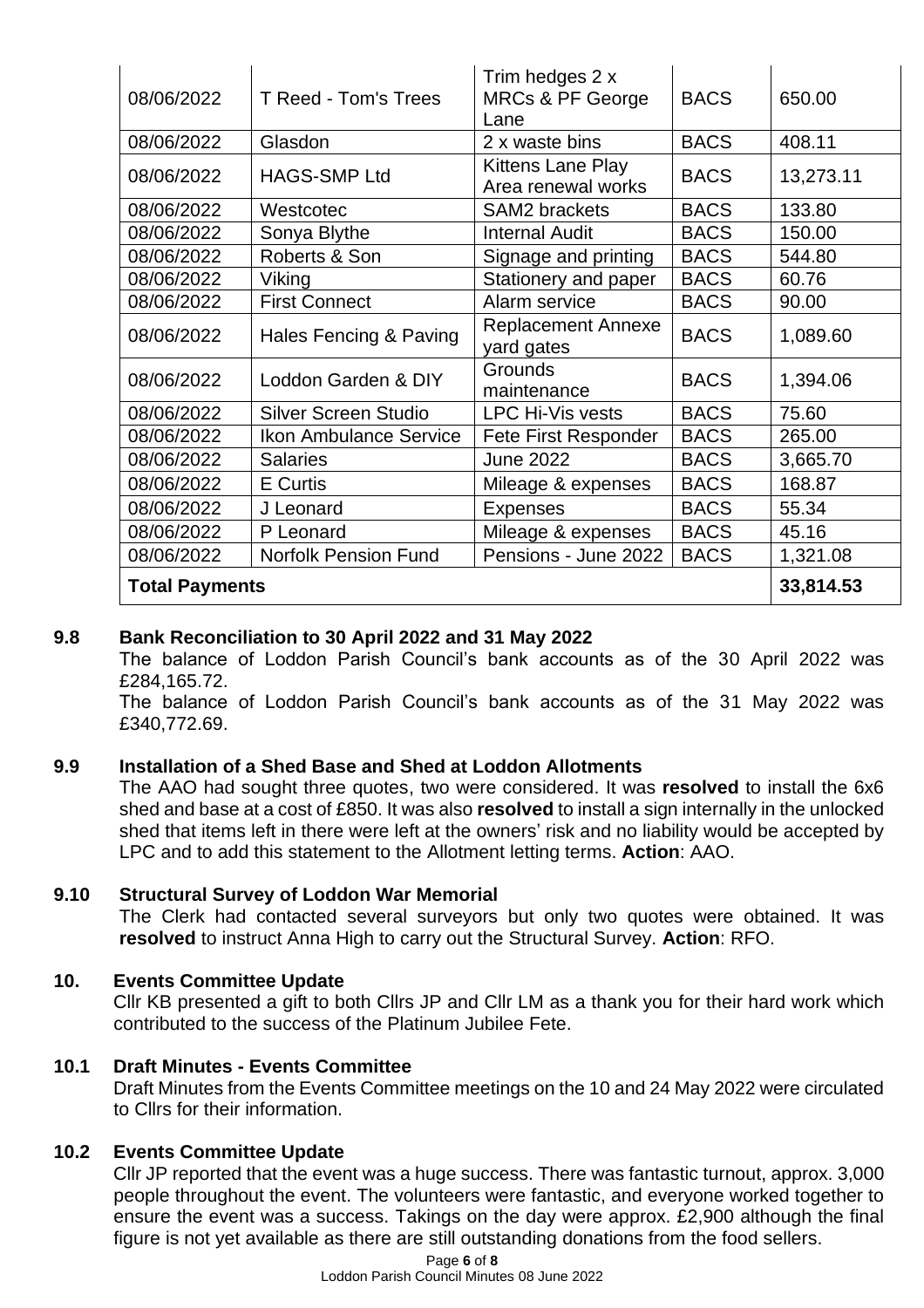More volunteers and a louder PA system would be required if there was a future event.

# **11. War Memorial Ramp**

South Norfolk Council have informed LPC that the cost of installing a ramp would be approx. £5,000. LPC **resolved** that a ramp would be an excellent addition and once a formal quote has been received, the Council can consider the proposal further. **Action:** Clerk.

# **12. Draft Broads Plan 2022-27**

It was **resolved** to defer the reply to the next meeting as Cllr AW offered to compile a response. The RFO also suggested that the Draft Broads Plan can also be considered by the Neighbourhood Plan Steering Group. **Action:** Cllr AW/NP Steering Group.

# **13. Emergency Plan**

- **13.1** It was **resolved** to form a Working Party in conjunction with Chedgrave Parish Council to form an Emergency Plan.
- **13.2** Cllr AM reported on a meeting with the SNC Emergency Planning Officer. The Emergency Plan was well advertised with a banner at the recent fete and an email address has been created for people to register their interest to volunteer.

# **14. Loddon & Chedgrave Playing Field Committee (PFC)**

The next meeting of the PFC is the 28 June 2022. Cllr JH is unable to attend the next meeting.

# **15. Chet Neighbourhood Plan**

# **15.1 Neighbourhood Plan Project Officer (NPPO) Report**

- 1. Attended the NP SG meeting on 20 April 2022. At the meeting the NP SG went through in great detail the survey results. The NP SG confirmed that feedback received from children was low so a short survey will be prepared and distributed to schools and made available online.
- 2. The NP SG were presented with three website quotes. The three quotes were considered, and it was decided to go ahead with appointing Steve Jackman as his quote was very reasonable and Wix websites are familiar to Carla so no training would be required.
- 3. Steve Jackman has been contracted to start setting up the new website.
- 4. AECOM are currently working on preparing a Housing Needs Assessment.
- 5. AECOM will be visiting Loddon on 13 May 2022 to start preparing the Design Codes report. Focus groups have been set up and these groups will all meet up at least once before the public consultation day.
- 6. A public consultation day has been arranged on 9 July 2022 10.00 am 2.00 pm at The Hollies.
- 7. Prepared a flyer advertising the Consultation Day. The A5 flyers will be inserted into the Chet Contact magazine. Posters will also be printed to advertise the event.
- 8. Provided LPC with an article for inclusion on their page in the next issue of Chet Contact magazine. Financial Report.
- 9. Started to complete the Locality funding application form with Georgina. The form will be completed next week and then submitted to Locality.
- 10.Waiting for an update on the submitted SNC NP grant application.
- 11.The next NP SG meeting is on 25 May 2022.
- **15.2 Minutes from the Chet Neighbourhood Plan Steering Group Meeting – 27 April 2022** These minutes had been previously circulated for Cllrs information.

# **16. Planning**